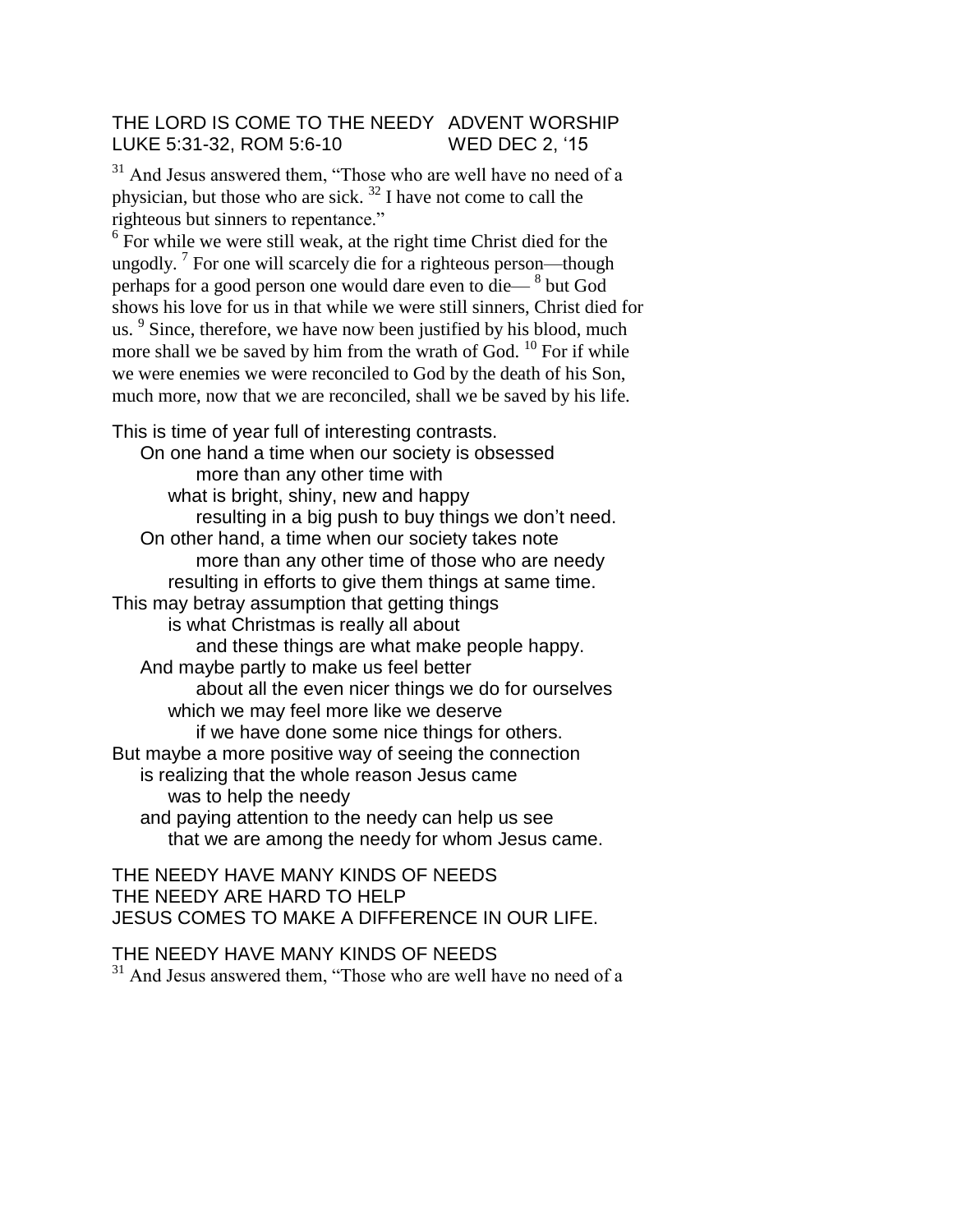physician, but those who are sick.  $32$  I have not come to call the righteous but sinners to repentance."

Gospel reading shows Jesus helping those sick in various ways. One was man full of leprosy, a miserable, deadly disease. Some leprosy was quite contagious so it also resulted in social isolation, including separation from family. One crowd where lepers were not allowed was worship. Physical uncleanness implied spiritual uncleanness and separation not just from people but from God. On reason leprosy was so common in those days was its connection with uncleanness it was disease exacerbated by unsanitary conditions. Another man was paralyzed, unable to walk. We are not told how he ended up this way. Another time when disciples saw a man born crippled the wondered if it was result of his sin or his parent's sin, showing assumption suffering is from doing wrong. maybe because it is seen as punishment from God and maybe partly because of observation that if you do stupid things, often bad things happen. Jesus said it was neither he nor his parent's fault but allowed by God for sake of good that would result when God was glorified through his healing. But with this man Jesus does demonstrate that our greatest need is indeed forgiveness of our sins and suffering may be increased by fear that God hates us because of our sins. Think just a bit more about this man. What if after he was healed he continued to lie around waiting for others to carry him around. He would be no better off than he was before. So he needed change of behavior with change of condition This brings us to a man who doesn't appear to be suffering. He is rich and has friends and is apparently healthy. But he is easily recognized as a sinner alienated from God and Jesus calls him to a change of behavior, leaving everything to follow him as a disciple. He is one Jesus is speaking of when he says it is those who are sick who are in need of a physician. Here we see illustrated three kinds of needs, need for change in condition, both physical and spiritual,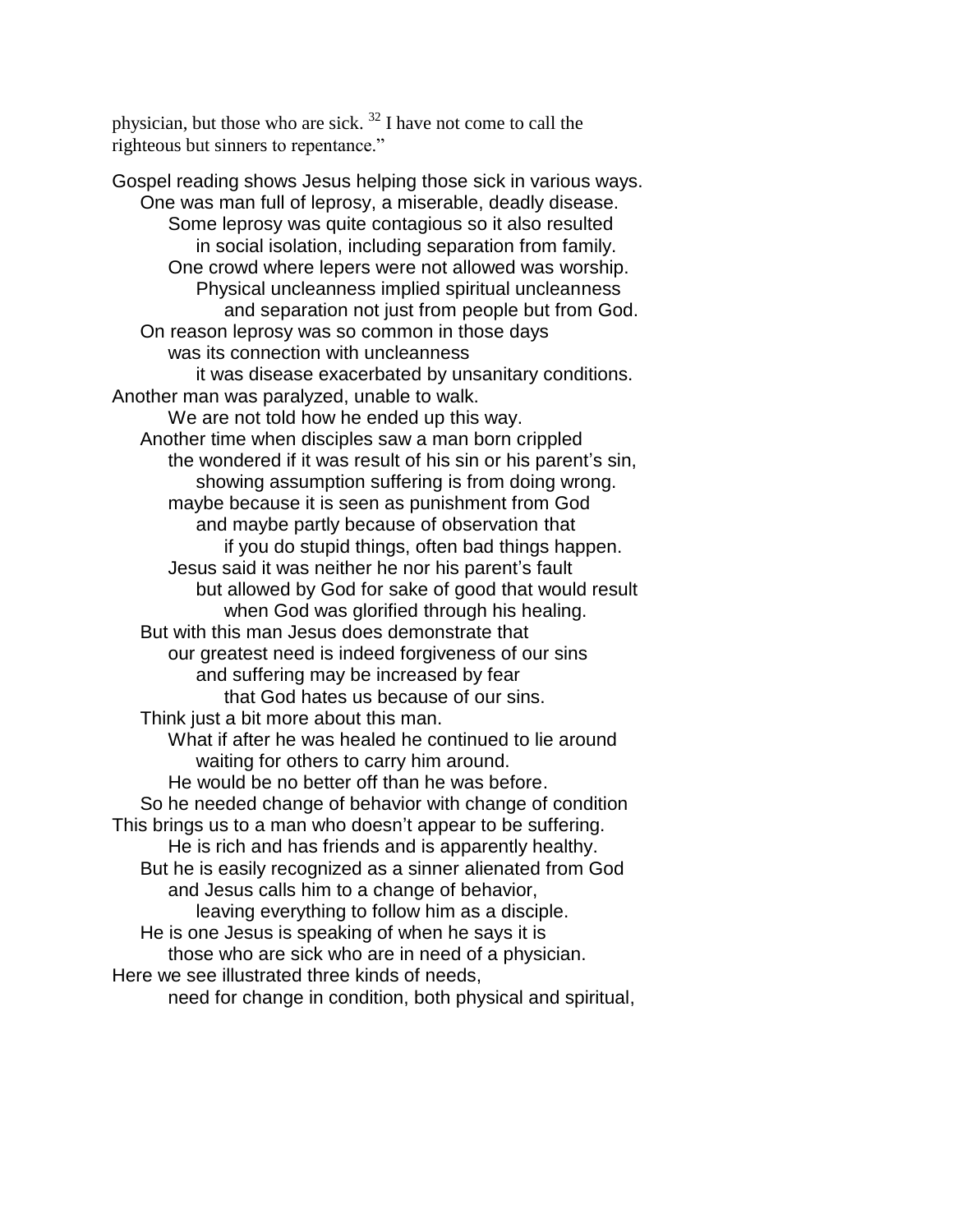need for change in behavior, and need for

change in system in which that behavior occurs.

These are needs we also have because we too

get sick, are always crippled and diseased with sin, as result, do things which cause misery to us & others, and all live in world filthy and corrupted by sin.

So, no wonder

THE NEEDY ARE HARD TO HELP

 $6$  For while we were still weak, at the right time Christ died for the ungodly.

When people are physically sick and weak,

it is often hard to eat or exercise or do other things that are necessary to be healthy so they get worse. So often, sick end up with one problem on top of another: complications, infections, bed sores, etc. Yet sometimes, the symptoms of pain or swelling are treated while undiagnosed underlying causes keep getting worse. I recently read article by man who went along to deliver Christmas presents to children of poor families. He noticed how children smiled as fathers scowled and snuck out back door in shame at being treated as poor providers for their family and mothers put on brave face but also felt the hurt of what was happening to the family dynamic. He reflected on how well meaning attempts to do good can end up doing harm to what is most important: family in which children can rely on parents to care for them. He turned instead to what others have also done, working for business selling things at low cost and employing the poor so that they could afford them. This is, of course, much harder to do, but sometimes changing the system and changing behavior is the most important way to actually help. Sometimes the needy may do things that actually make their problems worse. not eating healthy food or doing preventative health care and ending up needing expensive emergency care. they may buy cheap things which don't last or not take care of things they have. This is encouraged by fact that systems in our society are skewed for the benefit of those who are well off.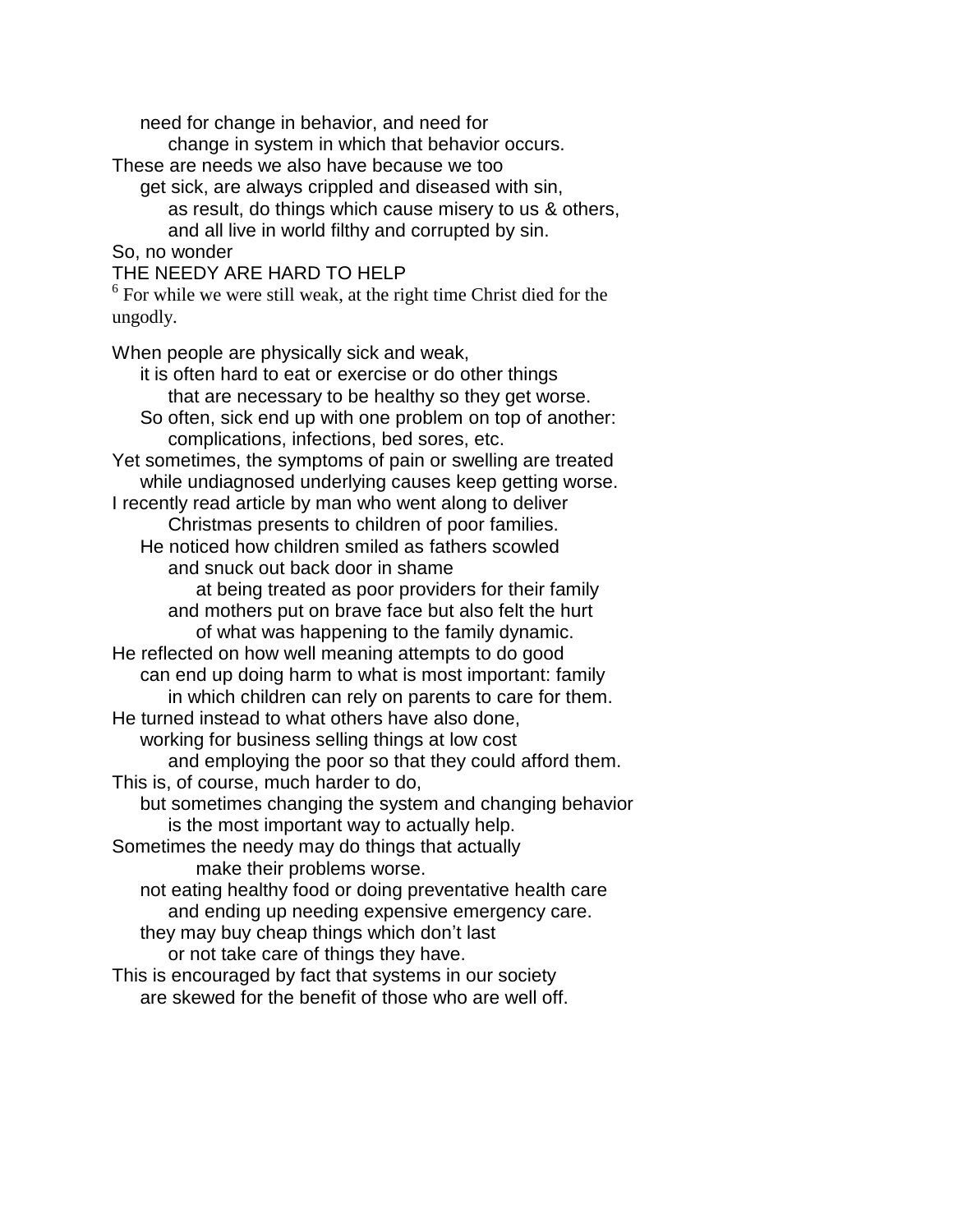If you have a car & get newspaper, you can find good deals and save by buying in bulk.

If you don't, you spend more for same at convenience store. If you have reliable good income, you can get good loan rate; you could use credit card, keep money, pay at end of month. But if not, you will pay high rate of interest on balance or pay high rate of interest for pay-day loan and get poorer. If you can't afford your house and become homeless, you may well lose everything else you spent money on because now you have no place to keep it. If you stay in school and get good education, it is easier to get good job & provide good education for children. But if chaotic family life makes it hard to learn in school and working long hours at low wage job makes it hard to go back to school, problems may increase generation after generation. Point is not to solve all the world's problems here and now but to recognize world is full of difficult problems and to see that problems may result from behavior including our behavior,

which tends to fit into the twisted system of a broken world This is the world to which Jesus came.

JESUS COMES TO MAKE A DIFFERENCE IN OUR LIFE.

 $10$  For if while we were enemies we were reconciled to God by the death of his Son, much more, now that we are reconciled, shall we be saved by his life.

One problem tends to lead to another.

But Jesus helps us in one way that leads to another.

Jesus came to the needy.

- He didn't just fly by and leave some nice stuff every so often.
- He didn't just keep sending manna falling from heaven so everyone has enough to eat.

He did the harder thing. He came to be with the needy,

He was born in the poorest conditions

and lived as a homeless person

- He touched the unclean and comforted the ashamed and welcomed the outcast.
- and, most important, went to a criminals death on the cross